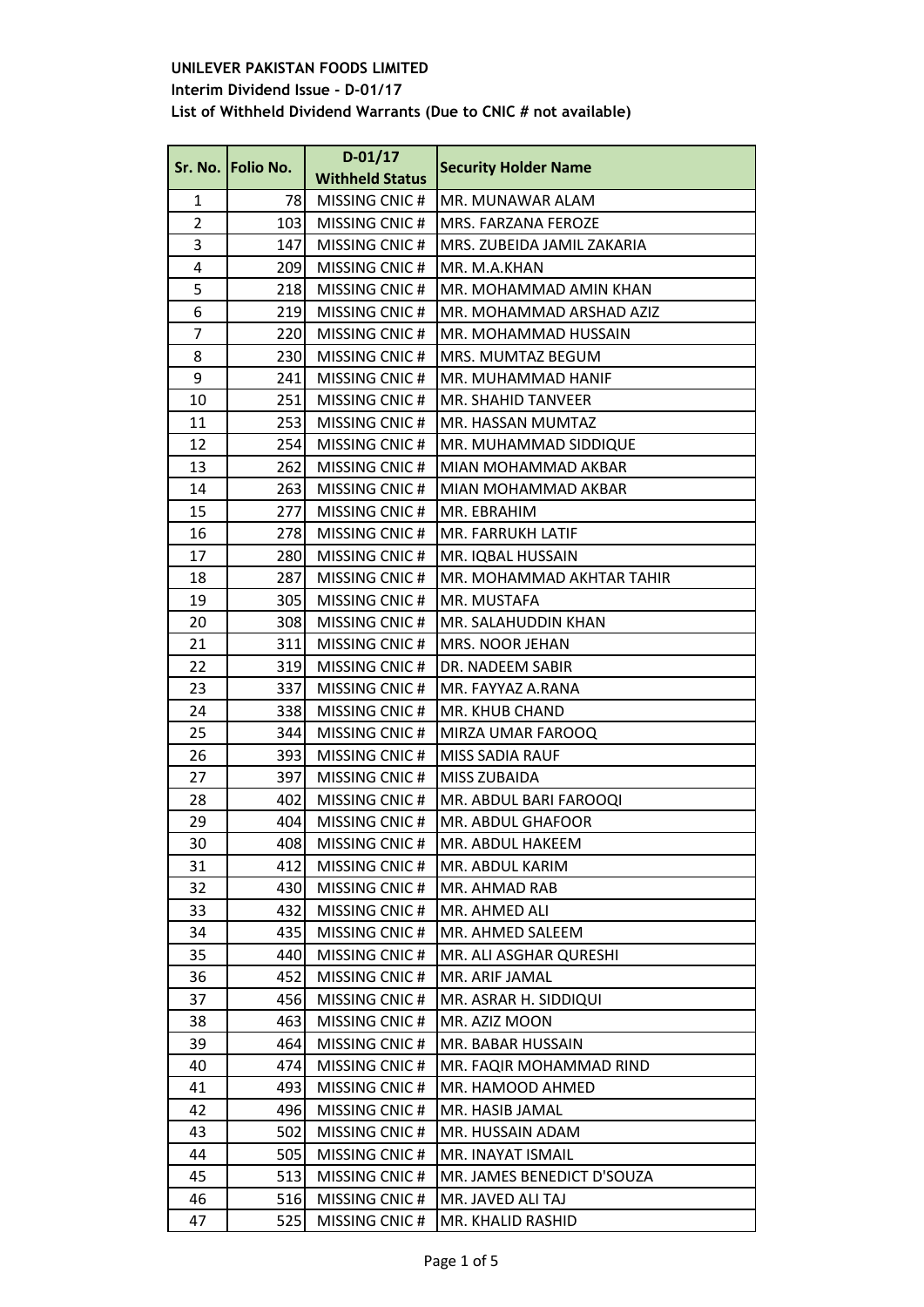# **Interim Dividend Issue - D-01/17**

|    | Sr. No. Folio No. | $D-01/17$              | <b>Security Holder Name</b>     |
|----|-------------------|------------------------|---------------------------------|
|    |                   | <b>Withheld Status</b> |                                 |
| 48 | 526               | MISSING CNIC#          | MR. KHALIL UR REHMAN            |
| 49 | 527               | MISSING CNIC#          | MR. KHUDA BAKHSH                |
| 50 | 528               | MISSING CNIC#          | MR. KHURSHEED AHMAD             |
| 51 | 537               | MISSING CNIC#          | MR. M.A.A. VAHIDY               |
| 52 | 542               | MISSING CNIC#          | MR. MAHMOOD ZAMAN KHAN          |
| 53 | 543               | MISSING CNIC#          | MR. MAIMOON HAFIZ               |
| 54 | 556               | MISSING CNIC#          | MR. MOHAMMAD ALAM               |
| 55 | 558               | MISSING CNIC#          | MR. MOHAMMAD ALI                |
| 56 | 568               | MISSING CNIC#          | MR. MOHAMMAD AZAM KHAN          |
| 57 | 589               | MISSING CNIC#          | MR. MOHAMMAD MUNIR ADAM         |
| 58 | 590               | MISSING CNIC#          | MR. MOHAMMAD RAFIQ              |
| 59 | 594               | MISSING CNIC#          | MR. MOHAMMAD RASHEED            |
| 60 | 596               | MISSING CNIC#          | MR. MOHAMMAD SADIQ              |
| 61 | 598               | MISSING CNIC#          | MR. MOHAMMAD SAEED              |
| 62 | 620               | MISSING CNIC#          | MR. MOHAMMAD ZAFARULLAH KHAN    |
| 63 | 626               | MISSING CNIC#          | MR. MOHAMMED AMIN MOTIWALA      |
| 64 | 631               | MISSING CNIC#          | MR. MOHD.SALEEM                 |
| 65 | 633               | MISSING CNIC#          | MR. MUFIZ KHAN                  |
| 66 | 637               | MISSING CNIC#          | MR. MUHAMMAD AYUB KHAN MASOODI  |
| 67 | 639               | MISSING CNIC#          | MR. MUHAMMAD MUKHTAR            |
| 68 | 657               | MISSING CNIC#          | MR. NASIM AHMED USMANI          |
| 69 | 658               | MISSING CNIC#          | MR. NASIR HUSSAIN               |
| 70 | 666               | MISSING CNIC#          | MR. NIZAR NOORUDDIN LALANI      |
| 71 | 668               | MISSING CNIC#          | MR. NOOR AKRAM SAYEED           |
| 72 | 676               | MISSING CNIC#          | MR. RASHID RAHMAN MIR           |
| 73 | 678               | MISSING CNIC#          | MR. RIAZ AHMED                  |
| 74 | 684               | MISSING CNIC#          | MR. S. M. ABDULLAH              |
| 75 | 687               | MISSING CNIC#          | MR. S.AHMAD IJAZ PIRZADA        |
| 76 | 695               | MISSING CNIC#          | MR. SHAFI-UR-REHMAN ZAFAR       |
| 77 | 696               | MISSING CNIC#          | MR. SHAHAB UD DIN               |
| 78 | 711               | MISSING CNIC#          | MR. TARIQ MAHMOOD               |
| 79 | 721               | MISSING CNIC#          | MR. ZAHOOR AHMAD                |
| 80 | 725               | MISSING CNIC#          | MR. SAIFUDDIN M.GHULAMALI IMANI |
| 81 | 727               | MISSING CNIC#          | MRS. AKBAR SULTANA              |
| 82 | 736               | MISSING CNIC#          | MRS. HAMIDA                     |
| 83 | 747               | MISSING CNIC#          | MRS. NELOFAR SABIR              |
| 84 | 749               | MISSING CNIC#          | MRS. RASHEEDA KHATOON           |
| 85 | 751               | MISSING CNIC#          | MRS. SHAHNAZ ULFAT              |
| 86 | 758               | MISSING CNIC#          | MRS. ZOHRA ZAIDI                |
| 87 | 762               | MISSING CNIC#          | MST. HAWA BIBI                  |
| 88 | 764               | MISSING CNIC#          | MST. KHATIJA                    |
| 89 | 765               | MISSING CNIC#          | MST. NABILA ISMAT               |
| 90 | 771               | MISSING CNIC#          | MULLA ALI HUSSAIN               |
| 91 | 781               | MISSING CNIC#          | SYED HAMID HUSSAIN ZAIDI        |
| 92 | 785               | MISSING CNIC#          | SYED MEHBOOB NADEEM             |
| 93 | 790               | MISSING CNIC#          | <b>SYED RAUF ALI</b>            |
| 94 | 792               | MISSING CNIC#          | MR. GHULAM FAREED               |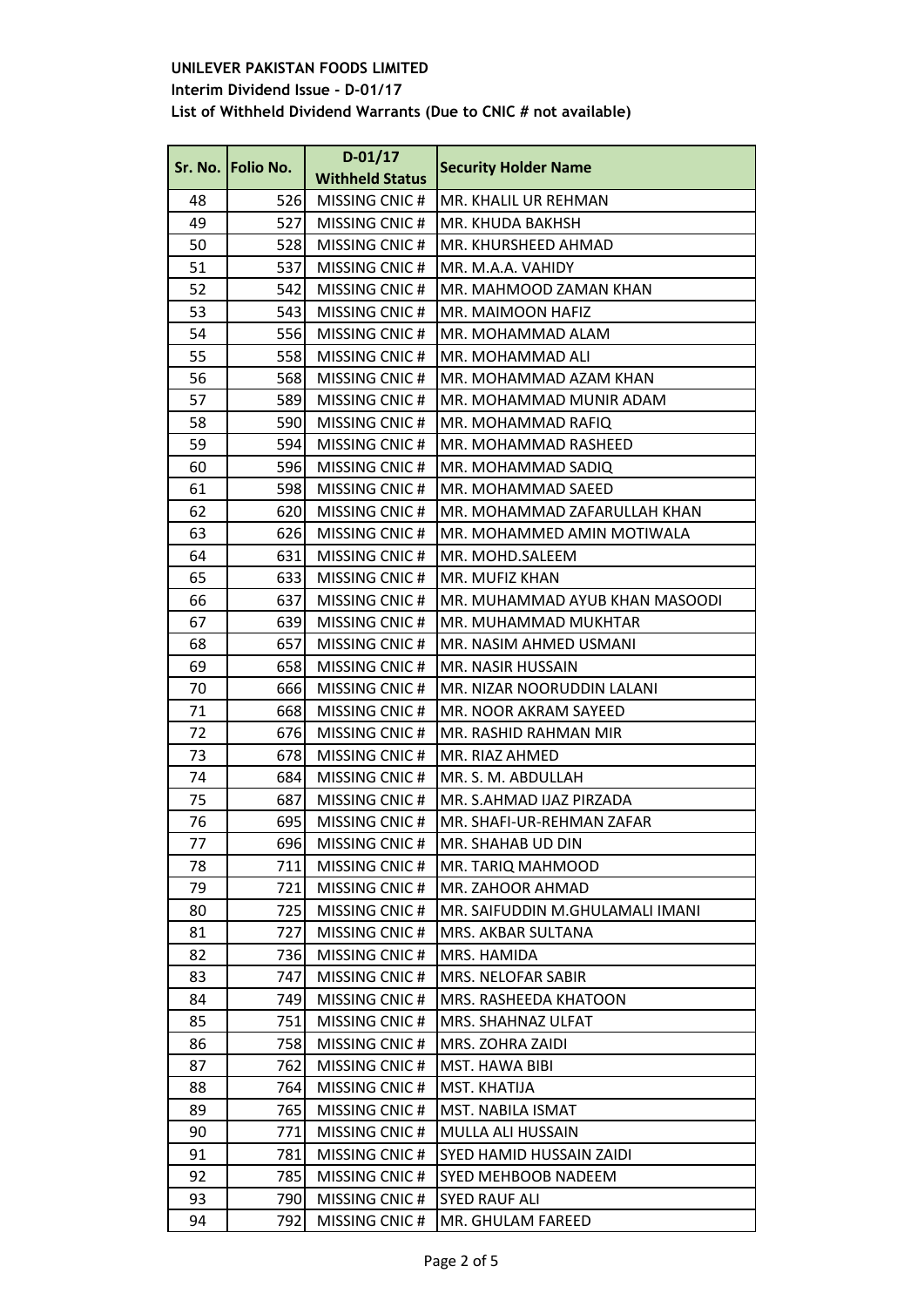# **Interim Dividend Issue - D-01/17**

|     | Sr. No. Folio No. | $D-01/17$              | <b>Security Holder Name</b> |
|-----|-------------------|------------------------|-----------------------------|
|     |                   | <b>Withheld Status</b> |                             |
| 95  | 801               | MISSING CNIC#          | MR. MUHAMMAD USMAN          |
| 96  | 803               | MISSING CNIC#          | MR. SARFRAZ AHMED           |
| 97  | 818               | MISSING CNIC#          | MR. ASAD SOHAIL             |
| 98  | 823               | MISSING CNIC#          | MR. ABDUL HAMID             |
| 99  | 824               | MISSING CNIC#          | MR. ABDUL HAQUE             |
| 100 | 826               | MISSING CNIC#          | MR. ASLAM A. ZAHEER         |
| 101 | 827               | MISSING CNIC#          | MR. ATHAR HAMEED            |
| 102 | 828               | MISSING CNIC#          | MR. GHULAM FAROOQ           |
| 103 | 832               | MISSING CNIC#          | MR. JUNAID ISMAIL           |
| 104 | 833               | MISSING CNIC#          | MR. KALBE ABBAS DHARAMSEY   |
| 105 | 835               | MISSING CNIC#          | MR. MEHMOOD MOHAMMAD DIN    |
| 106 | 836               | MISSING CNIC#          | MR. MOHAMMAD AHMAD          |
| 107 | 837               | MISSING CNIC#          | MR. MOHAMMAD ASLAM CHAUDHRI |
| 108 | 841               | MISSING CNIC#          | MR. MUHAMMED ALTAF          |
| 109 | 843               | MISSING CNIC#          | MR. NAJMUS SAQIB            |
| 110 | 847               | MISSING CNIC#          | MR. SARDUL KHAN             |
| 111 | 851               | MISSING CNIC#          | MR. ZAFAR IQBAL             |
| 112 | 853               | MISSING CNIC#          | MRS. FAUZIA HAMID           |
| 113 | 855               | MISSING CNIC#          | MRS. HUSNARA ALI            |
| 114 | 864               | MISSING CNIC#          | SYED HASEEB ALI             |
| 115 | 875               | MISSING CNIC#          | MR. AMIN ISSA TAI           |
| 116 | 876               | MISSING CNIC#          | MR. HASSAN MUMTAZ           |
| 117 | 878               | MISSING CNIC#          | MR. KAMAL HAMEED BAIG       |
| 118 | 879               | MISSING CNIC#          | MR. MAQSOOD PERVAIZ,        |
| 119 | 885               | MISSING CNIC#          | MR. PYAR ALI SURANI         |
| 120 | 888               | MISSING CNIC#          | MR. SAJID ALI               |
| 121 | 892               | MISSING CNIC#          | MR. ZULFIQAR ALI            |
| 122 | 906               | MISSING CNIC#          | MR. M.A.MAJID               |
| 123 | 909               | MISSING CNIC#          | MST. NASRIN HAMEED          |
| 124 | 910               | MISSING CNIC #         | MR. M.HABIBULLAH MUKHTAR    |
| 125 | 922               | MISSING CNIC#          | MR. HASEEB FARRUKH          |
| 126 | 926               | MISSING CNIC#          | MR. MOHAMMED ASHRAF         |
| 127 | 928               | MISSING CNIC#          | MR. NASIM BEG               |
| 128 | 943               | MISSING CNIC#          | MR. JAHANGIR SIDDIQUI       |
| 129 | 949               | MISSING CNIC#          | MR. AHMED HAJI YOUSUF       |
| 130 | 952               | MISSING CNIC#          | MR. SHARIF ALI DELAWALLA    |
| 131 | 954               | MISSING CNIC#          | <b>SYED TALIB ASGHAR</b>    |
| 132 | 973               | MISSING CNIC#          | <b>HAJI AZIZ</b>            |
| 133 | 975               | MISSING CNIC#          | HAJI MOHAMMAD IQBAL         |
| 134 | 985               | MISSING CNIC#          | MR. ABDUL HAFEEZ            |
| 135 | 991               | MISSING CNIC#          | MR. FAKHRUDDIN              |
| 136 | 994               | MISSING CNIC#          | MR. HABIBULLAH              |
| 137 | 995               | MISSING CNIC#          | MR. HASAN ALI               |
| 138 | 1005              | MISSING CNIC#          | MR. MAQSOOD AHMAD BUTT      |
| 139 | 1009              | MISSING CNIC#          | MR. MOHAMMAD MOIN SIDDIQI   |
| 140 | 1014              | MISSING CNIC#          | MR. MOHAMMED SIDDIQUE       |
| 141 | 1017              | MISSING CNIC#          | MR. MUDASIR KHALIQUE        |
|     |                   |                        |                             |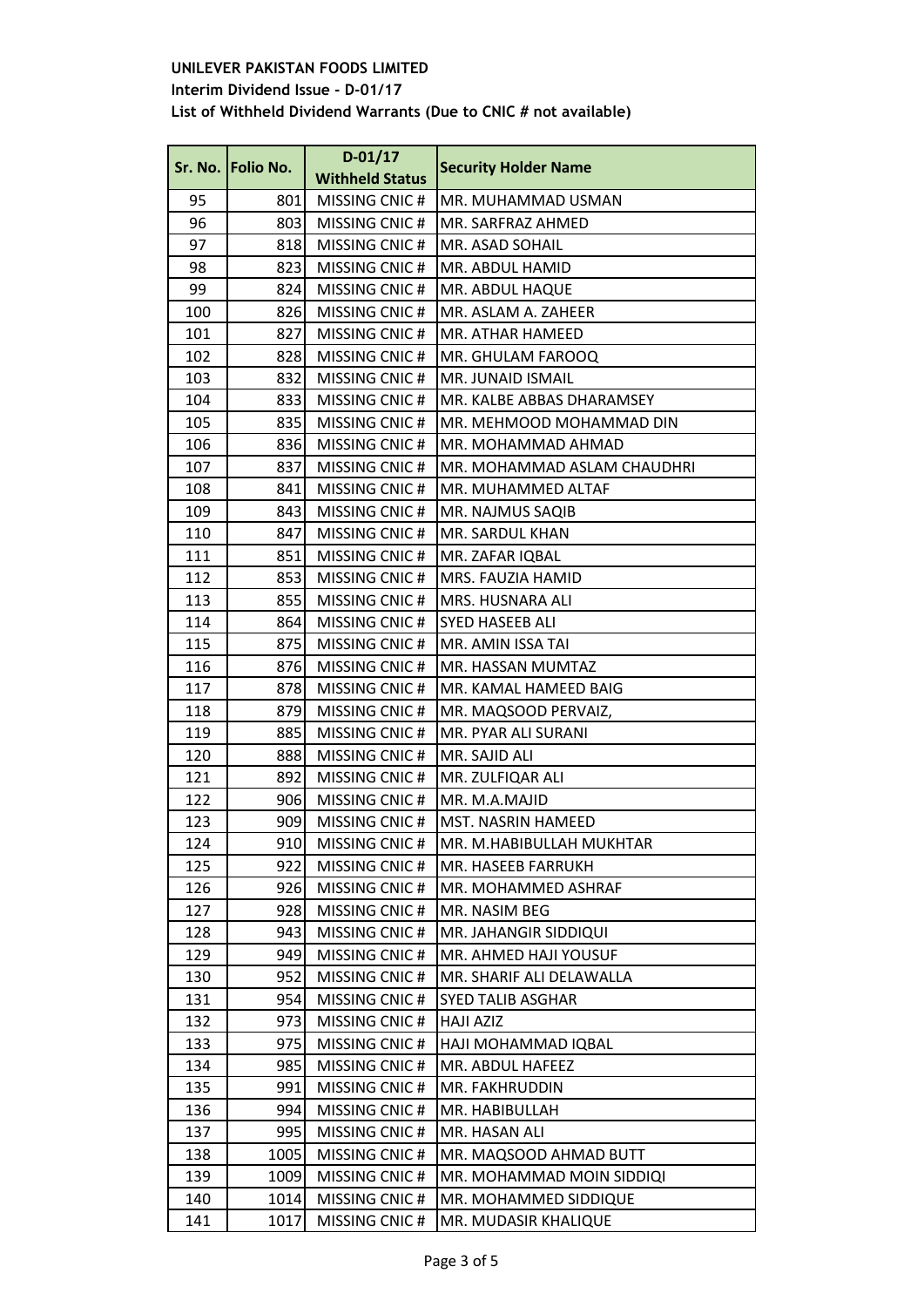**Interim Dividend Issue - D-01/17**

|     | Sr. No. Folio No. | $D-01/17$              |                                |
|-----|-------------------|------------------------|--------------------------------|
|     |                   | <b>Withheld Status</b> | <b>Security Holder Name</b>    |
| 142 | 1020              | MISSING CNIC#          | MR. MUHAMMAD YAQOOB            |
| 143 | 1022              | MISSING CNIC#          | MR. NAVEED GULL                |
| 144 | 1027              | MISSING CNIC#          | MRS. ANJUM MUMTAZ              |
| 145 | 1033              | MISSING CNIC#          | MRS. SABERA ZUBAIR             |
| 146 | 1035              | MISSING CNIC#          | SHAIKH MUHAMMAD JAVAID         |
| 147 | 1038              | MISSING CNIC#          | SYED ZIA-UL-HASSAN             |
| 148 | 1039              | MISSING CNIC#          | MR. MOHAMMAD AMIN              |
| 149 | 1040              | MISSING CNIC#          | <b>MIAN ABDUL GHAFOOR</b>      |
| 150 | 1044              | MISSING CNIC#          | MR. JAVED IQBAL                |
| 151 | 1050              | MISSING CNIC#          | MR. OWAIS G. HABIB             |
| 152 | 1057              | MISSING CNIC#          | MRS. FARRUKH JABEEN            |
| 153 | 1060              | MISSING CNIC#          | SYED NADEEM BADER              |
| 154 | 1073              | MISSING CNIC#          | MR. KASSAM                     |
| 155 | 1079              | MISSING CNIC#          | MR. QAISER A.REHMAN            |
| 156 | 1083              | MISSING CNIC#          | MR. USMAN                      |
| 157 | 1085              | MISSING CNIC#          | MRS. ASMA JAMAL                |
| 158 | 1098              | MISSING CNIC#          | MR. S. M. YUSUF                |
| 159 | 1106              | MISSING CNIC#          | MR. ABDUL RASHID               |
| 160 | 1118              | MISSING CNIC#          | MR. MOHAMED SIDIQUE            |
| 161 | 1119              | MISSING CNIC#          | MR. MOHAMMAD AFZAL             |
| 162 | 1120              | MISSING CNIC#          | MR. MOHAMMAD AFZAL CHOUDHERY   |
| 163 | 1127              | MISSING CNIC#          | MR. MOHAMMAD RAFIQ             |
| 164 | 1128              | MISSING CNIC#          | MR. MOHAMMAD SADIQ             |
| 165 | 1141              | MISSING CNIC#          | MR. MOHAMMAD HAROON A.SATTAR   |
| 166 | 1142              | MISSING CNIC#          | MRS. HALIMA BAI                |
| 167 | 1143              | MISSING CNIC#          | MST. FAROOQ HAMEED             |
| 168 | 1145              | MISSING CNIC#          | DR. RAZAULHAQ SHAH             |
| 169 | 1146              | MISSING CNIC#          | DR. SHAFI MOHAMMAD ANSARI      |
| 170 | 1148              | MISSING CNIC#          | MISS NASEEM FATIMA             |
| 171 | 1150              | MISSING CNIC#          | MR. ABDUL RAUF                 |
| 172 | 1151              | MISSING CNIC#          | MR. AHSAN                      |
| 173 | 1153              | MISSING CNIC#          | MR. FARUKH AMIN                |
| 174 | 1154              | MISSING CNIC#          | MR. FEROZ                      |
| 175 | 1156              | MISSING CNIC#          | MR. GUL AHMED                  |
| 176 | 1157              | MISSING CNIC#          | MR. INAM-UR-REHMAN             |
| 177 | 1158              | MISSING CNIC#          | MR. IQBAL AHMED SIDDIQUI       |
| 178 | 1161              | MISSING CNIC#          | MR. MOHAMMAD FEROZE KHAN       |
| 179 | 1163              | MISSING CNIC#          | MR. MOHAMMAD MUNAF HABIB KALIA |
| 180 | 1168              | MISSING CNIC#          | MR. SHAHID REHMAN              |
| 181 | 1170              | MISSING CNIC#          | MR. WAJAHAT ALI SHAIKH         |
| 182 | 1173              | MISSING CNIC#          | MRS. KHADIJA ZAKARIA           |
| 183 | 1178              | MISSING CNIC#          | MRS. ZAIBUN-NISA               |
| 184 | 1192              | MISSING CNIC#          | MR. HUSSAIN PERVAIZ            |
| 185 | 1193              | MISSING CNIC#          | MR. ISTEFA KHURSHEED           |
| 186 | 1196              | MISSING CNIC#          | MR. MUHAMMAD AMIN HUSSAIN      |
| 187 | 1197              | MISSING CNIC#          | MR. RASHID AZIZ                |
| 188 | 1198              | MISSING CNIC#          | MR. RIAZ                       |